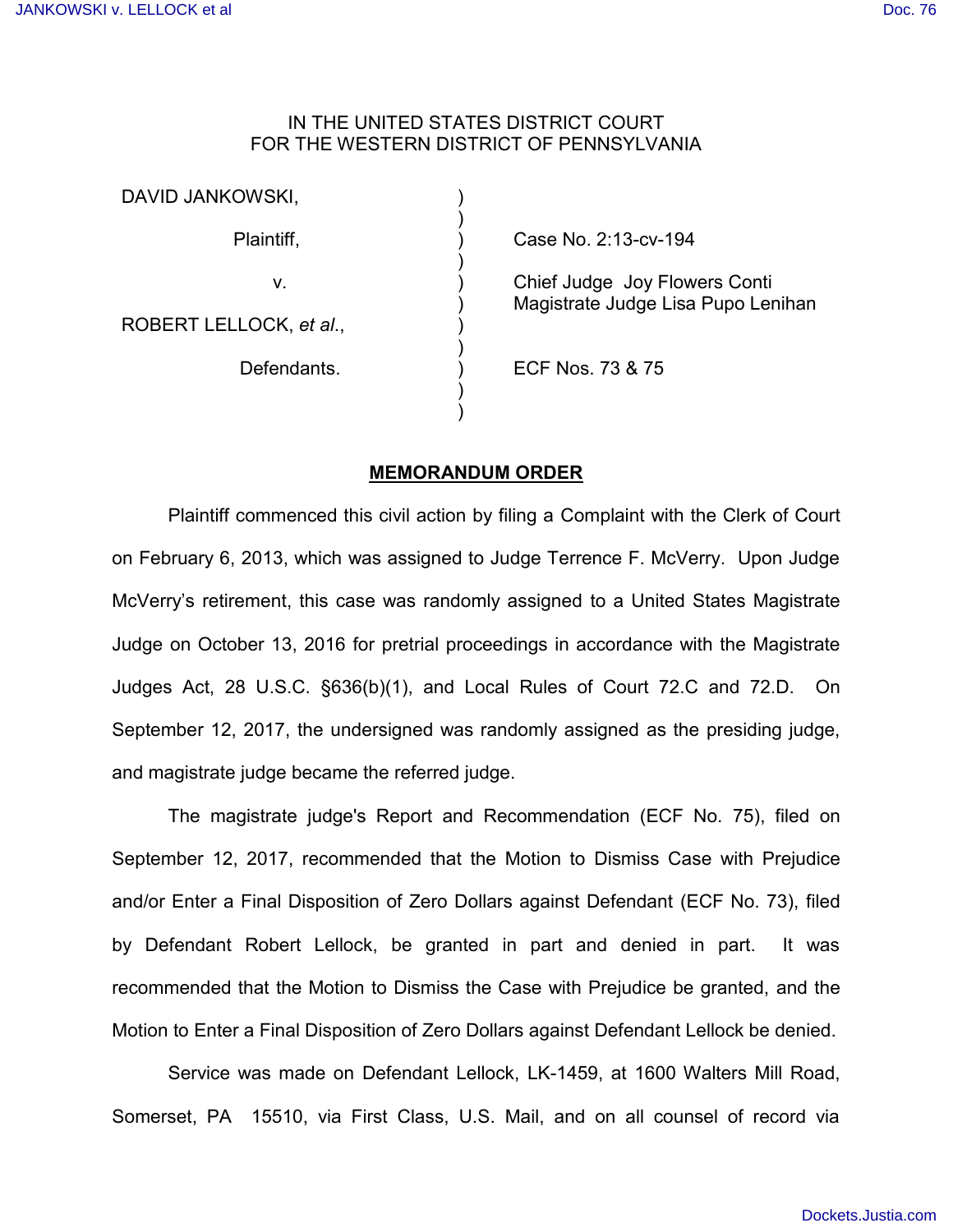CM/ECF electronic mail. The parties were informed that in accordance with the Magistrate Judges Act, 28 U.S.C. § 636(b)(1)(B) and (C), and Rule 72.D.2 of the Local Rules of Court, that they had fourteen (14) days to file any objections. No objections have been filed to the Report and Recommendation.

After review of the pleadings and documents in the case, together with the Report and Recommendation, the following Order is entered:

AND NOW, this  $5<sup>th</sup>$  day of October, 2017,

**IT IS HEREBY ORDERED** that the Motion to Dismiss Case with Prejudice and/or Enter a Final Disposition of Zero Dollars against Defendant (ECF No. 73), filed by Defendant Robert Lellock, is granted in part and denied in part. The Motion to Dismiss the Case with Prejudice against Defendant Robert Lellock **IS GRANTED** and the case against him is **DISMISSED WITH PREJUDICE.** 

**IT IS FURTHER ORDERED** that the Motion to Enter a Final Disposition of Zero Dollars against Defendant Lellock **IS DENIED**.

**IT IS FURTHER ORDERED** that the Report and Recommendation (ECF No. 75) of Magistrate Judge Lenihan dated September 12, 2017, is adopted as the opinion of the Court.

BY THE COURT:

/s/ Joy Flowers Conti JOY FLOWERS CONTI Chief United States District Judge